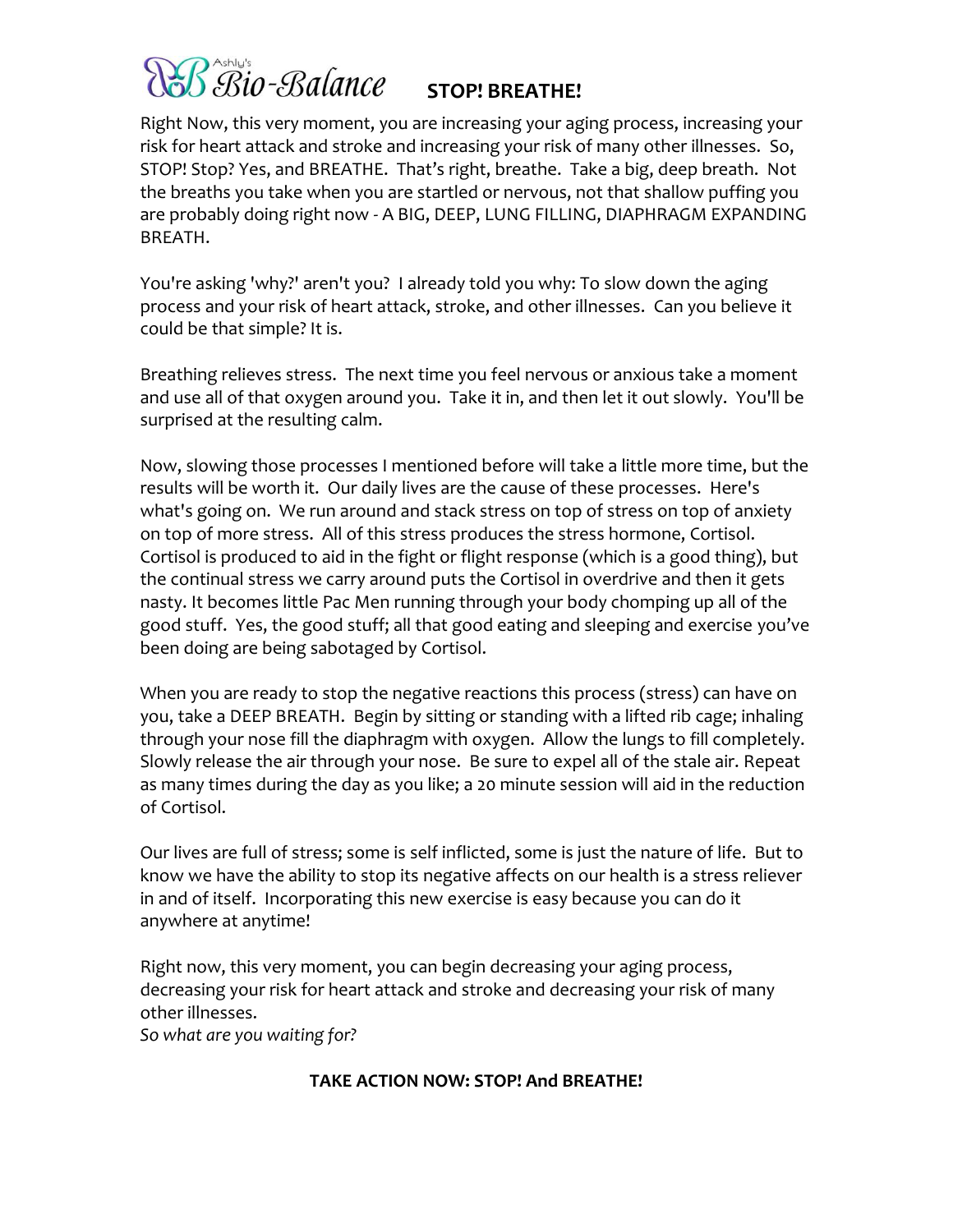

## **STOP! BREATHE!**

### **Find out Your Breathing Volume**

This is fun…it is a test that measures your breathing volume. You hear me tell you all the time to breathe…and breathe deep. There is a reason why your body needs oxygen and why it is important to breathe it in fully and to exhale fully.

The combined benefits of increased breathing volume (the amount of  $\mathsf{O}^2$  you take in) and breathing with ease PLUS extra oxygen absorption into the blood cells strengthens EVERY healthy biochemical reaction in the human body such as:

- $\triangleright$  Kills germs, viruses, bacteria, fungi and yeast
- $\triangleright$  Enhances oxygen to the brain
- $\triangleright$  Increases vitality
- $\triangleright$  Strengthens the benefits of sleep
- $\triangleright$  Speeds recovery times from stress, illness and trauma
- $\triangleright$  Neutralizes free-radicals
- $\blacktriangleright$  Heals wounds
- $\triangleright$  Calms the nervous system
- $\triangleright$  Improves attention and concentration skills
- $\triangleright$  Enhances the body's waste treatment systems in the lungs, liver, kidneys, bladder, colon and lymphatic system

Wow! Simply breathing is extremely beneficial. Your thought may be that you have no problem with that. You would be surprised to hear that most breathe from the upper chest cavity and rarely take in a full breath.

Here is a test for you to measure how you rate with breathing volume.

Warm up the lungs by taking several deep breaths then exhale the air forcefully to release the stale air; do this several times. Before beginning the exercise, close your eyes and take 2-3 relaxed breaths. Now you are ready to begin.

**The test:** Take a deep breath in; bring in as much oxygen as possible, fill every nook and cranny of the diaphragm and lungs with oxygen. Begin counting as fast as you can, out loud, while you hold your breath and slowly release the volume in the lungs. Do this exercise 2 -3 times to get an accurate count. The goal is to get to a high count. Next, check how you score below.

Number Count Skill Categories

| $150+$  | 2%  | Excellent |
|---------|-----|-----------|
| 110-149 | 5%  | Very Good |
| 90-109  | 10% | Good      |
| 60-89   | 35% | Fair      |
| 4-59    | 47% | Poor      |